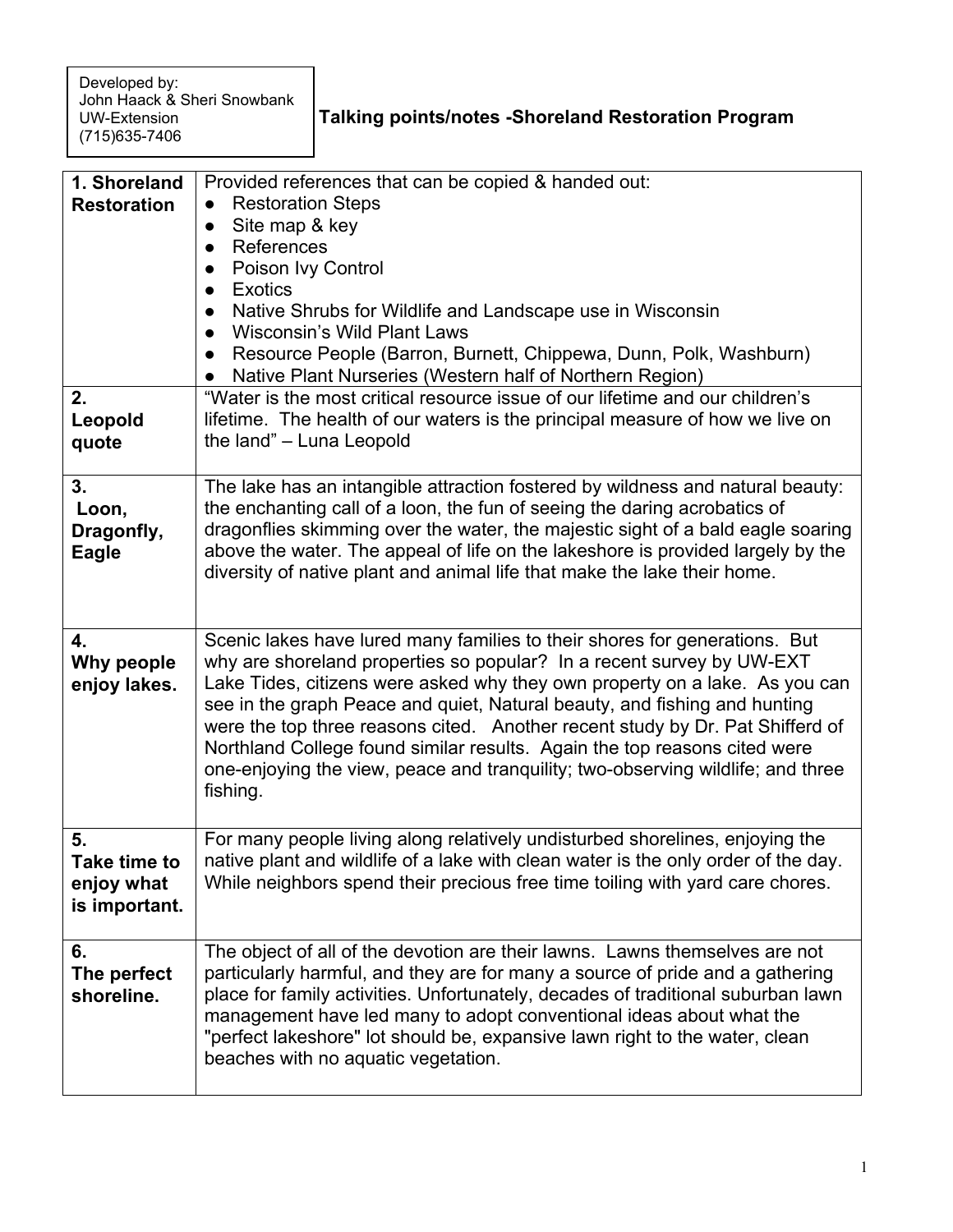| 7.<br>A question<br>οf<br>maintanance<br>8.<br>Death by a<br>thousand<br>cuts.             | Often the lawns are improperly maintained and over fertilized and are<br>established in areas that are critical for wildlife. Lakeshore owners often<br>eliminate native vegetation and plant labor intensive and chemical dependent<br>bluegrass lawns just like the ones they left behind in the city. Compacting<br>soils, eliminating existing forbes, shrubs and trees.<br>While it may not seem like a big deal on one 200-foot lot, multiplied many fold,<br>up, down the shoreline and big changes begin to occur to the entire lake<br>system. Biologists refer to this as cumulative impacts, one large change or<br>alteration is not what normally brings about these changes rather our lakes<br>frequently suffer a slow decline "death by a thousand cuts". As this happens,<br>many of the things we came to the lake to embrace are lost and new problems<br>arise- bank erosion, muskrat and Canada geese nuisances, and potentially<br>water quality issues. |
|--------------------------------------------------------------------------------------------|---------------------------------------------------------------------------------------------------------------------------------------------------------------------------------------------------------------------------------------------------------------------------------------------------------------------------------------------------------------------------------------------------------------------------------------------------------------------------------------------------------------------------------------------------------------------------------------------------------------------------------------------------------------------------------------------------------------------------------------------------------------------------------------------------------------------------------------------------------------------------------------------------------------------------------------------------------------------------------|
| 9.<br><b>Natural</b><br>shorelines<br>provide a<br>rich mosaic<br><b>of</b><br>vegetation. | Along natural shorelines, there exists a mosaic of trees, shrubs and aquatic<br>plants that in turn support a rich diversity and abundance of wildlife habitat.<br>This slide illustrates the many components of wildlife habitat on lakeshores.<br>The more habitat features that are present the more abundant wildlife will be.<br>The variety of trees, shrubs and aquatic plants provides a mosaic of wildlife<br>habitat. These near shore areas are ribbons of life. According to research<br>done in Ontario, ninety four percent of all lake-life is born, raised and fed<br>within 30 feet of were the water meets the land.                                                                                                                                                                                                                                                                                                                                          |
| 10.<br>What's<br>happened to<br>shorelines?                                                | What happens to existing vegetation with traditional site development? During<br>the summer of 1997, biologists measured the vegetation at 146 sites on 12<br>developed and 16 undeveloped lakes in Vilas and Oneida counties. They<br>compared the physical structure of vegetation along both developed and<br>undeveloped sites for a distance of 50 meters inland from the waters edges.<br>They found that all three levels of vegetation were reduced at developed sites.<br>The most significant impact was a virtual elimination of the shrub layer and<br>large woody debris (logs and branches).                                                                                                                                                                                                                                                                                                                                                                      |
| 11.<br>What's<br>happened to<br>frogs?                                                     | Shorelands provide essential habitat for riparian species such as<br>amphibians and reptiles that use both water and land at various stages of their<br>life cycle. Terrestrial and aquatic vegetation, fallen trees, and logs are all<br>important habitat features for these species. During the same study biologist<br>used the green frog as an ecosystem indicator for the health of aquatic life in<br>northern Wisconsin lakes.<br>Male green frogs establish breeding territories within two feet of a lake's<br>edge and defend it against other breeding males. Biologist compared the<br>number of breeding frogs on 24 developed and undeveloped lakes. Their<br>study found that as lakeshores became more developed the abundance of<br>green frogs and their habitat drastically declined. Green frogs likely function<br>as indicators for other species that require both aquatic and terrestrial<br>environments for survival.                               |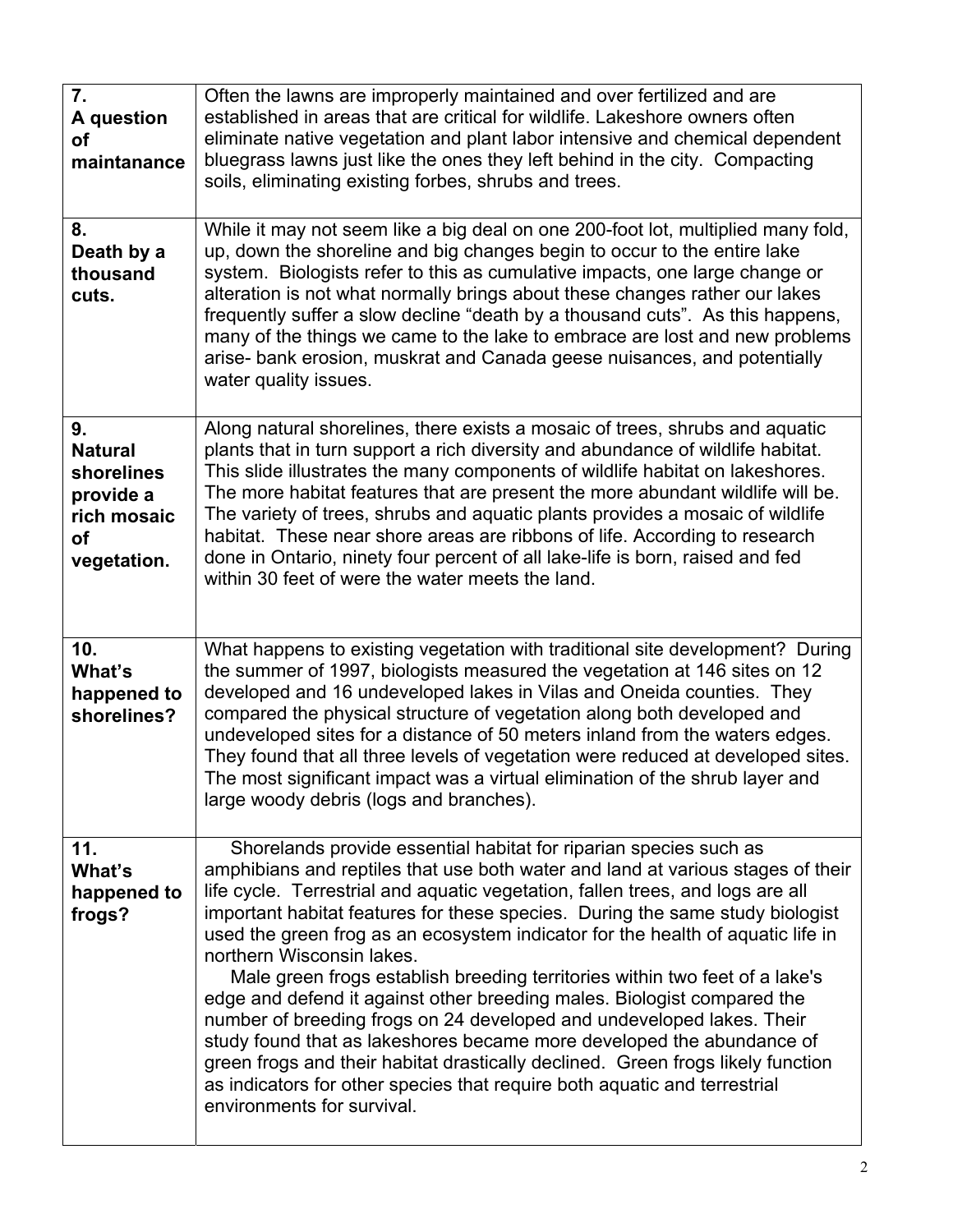| 12.<br>What's<br>happened to<br>songbirds?                                                                     | The Meyer's study also indicated an effect on migratory birds. A breeding bird<br>survey was done at 120 sites on 40 lakes. The study found that while there<br>wasn't a change in the number of birds found there was a dramatic change in<br>the species. The main species found at undeveloped sites were ground<br>nesters and the neotropical migrants (Warblers). On the developed sites<br>gleaners were the dominant species (Blue Jays, Starlings etc.)                                                                                       |
|----------------------------------------------------------------------------------------------------------------|--------------------------------------------------------------------------------------------------------------------------------------------------------------------------------------------------------------------------------------------------------------------------------------------------------------------------------------------------------------------------------------------------------------------------------------------------------------------------------------------------------------------------------------------------------|
| 13.<br><b>Seven Rules</b><br>for<br>lakeshore<br>living.                                                       | How can the "perfect yard" mentality be brought under control? Protection of<br>the remaining wild shores and lakescaping/ shoreland restoration of<br>developed shores may be a step in the right direction. Carol Henderson author<br>of Landscaping for Wildlife and Water Quality summarizes these philosophies<br>in seven rules.                                                                                                                                                                                                                 |
| 14.<br><b>Rule 1 "Treat</b><br>Lake as an<br>ecosystem"<br>and Rule 2<br>"Lakeshores<br>are our<br>rainforest" | We need to recognize that all share a broad stewardship responsibility. What<br>we do as individual collectively effects the lake system. Lakeshores like the<br>rainforest have diverse biological communities that are disappearing and<br>changing at a rapid rate. While we might not be able to have an effect on the<br>worlds rainforests as they become threatened by changing land uses and<br>rapid exploitation. We can, however, have an effect on the type of<br>development and changes occurring along our rapidly changing lakeshores. |
| 15.<br>Rule no. 3.<br>Provide a<br>new vision<br><b>of</b><br>Lakeshore.                                       | Many lakeshore owners realize there are problems on the lake. Fish<br>population declines or changes to less desirable species, fewer wading birds.<br>They view Canada Geese and muskrats as nuisances. They see more bank<br>erosion and spend more time mowing than fishing or recreating. They have<br>created a dysfunctional lakeshore environment.                                                                                                                                                                                              |
| 16.<br>Rule no. 4<br><b>Promote</b><br>through<br>benefits.                                                    | Rather than attempting to sell this as a new regulatory program or just the<br>ecologically correct way to live, we need to look at the benefits that accrue<br>directly to the landowner.<br>*<br>Less time on maintenance<br>$\bullet$<br><b>Fewer chemicals</b><br>Contribute to cleaner lakes<br>Mitigation<br>Attract more "enjoyable" wildlife                                                                                                                                                                                                   |

## **\* - From This Point on Boxed Text = Slide Text.**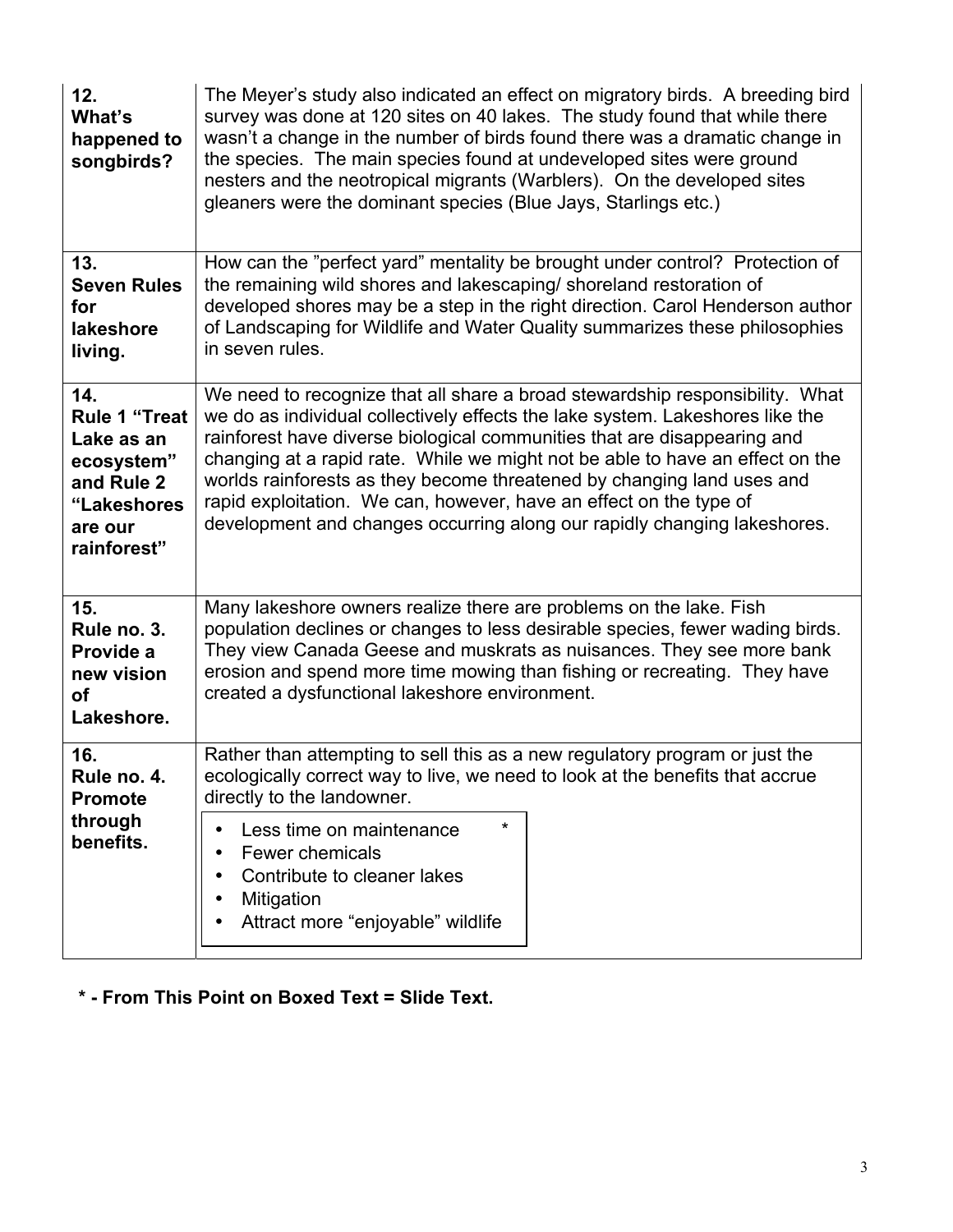| 17.<br>Rule no. 5<br>Importance<br>of buffer<br>zone   | The creation of a buffer zone along the shoreline is the key. A buffer zone is a<br>natural strip of vegetation along at least 75% of the lakeshore frontage<br>extending both into the water and upland at least 35 to 50 feet, where<br>possible. In northern Wisconsin counties zoning rules on buffer zones apply<br>to the upland areas above the lakebed and extend inland from 35 to 75 feet<br>depending on the county and lake classification.<br>Help clarity by holding sediment in place<br>$\bullet$<br>Take up nutrients that would be used by algae<br>$\bullet$<br>Shelter for wildlife<br>$\bullet$<br>Wildlife food and nesting areas<br>Reduce erosion and runoff |
|--------------------------------------------------------|--------------------------------------------------------------------------------------------------------------------------------------------------------------------------------------------------------------------------------------------------------------------------------------------------------------------------------------------------------------------------------------------------------------------------------------------------------------------------------------------------------------------------------------------------------------------------------------------------------------------------------------------------------------------------------------|
| 18.<br>Rule no. 6.<br><b>Reference</b><br><b>Sites</b> | $\bullet$<br>By locating reference sites (undisturbed natural communities) that have similar<br>conditions to the restoration site you can begin to select native plants that<br>thrive in the specific soil, moisture and light conditions found within the buffer<br>area.<br>Definition $-$ a local natural area with similar site characteristics to the<br>restoration site.<br>Why are they so important? – Identifies what native plants are most<br>suitable and the densities they are found in.                                                                                                                                                                            |
| 19.<br>Rule no. 7<br>Lakescaping<br>VS.<br>gardening   | The lakescaping approach to landscaping differs from that of typical home<br>landscaping and gardening. Generally, when planting in residential situations,<br>a homeowner first selects favorite plant for their flower, color or some other<br>selected feature. Then, in order to get the plants to survive the site needs to<br>be altered. This approach includes the need to provide the plant with fertilizer,<br>pesticides and additional water. In the lakescaping approach the homeowner<br>first assesses the growing environment and then selects native plants known<br>to grow in similar conditions.                                                                 |
| 20.<br><b>Why Native</b><br><b>Plants</b>              | You hear a great deal about using only natives, but why is it felt they are so<br>important? What is the difference between a "local natives" and "native to<br>WI"? LOCATION Local natives are the key, using what grows in the area will<br>survive. Wisconsin has many different microclines and soil types, so what<br>may work in Madison will not work in Superior.<br>Conservation of local genetic diversity<br>٠<br>Ability to provide food and shelter for native wildlife<br>$\bullet$<br>Improved health and vigor<br>Increased survival rates<br>Reduced maintenance costs                                                                                              |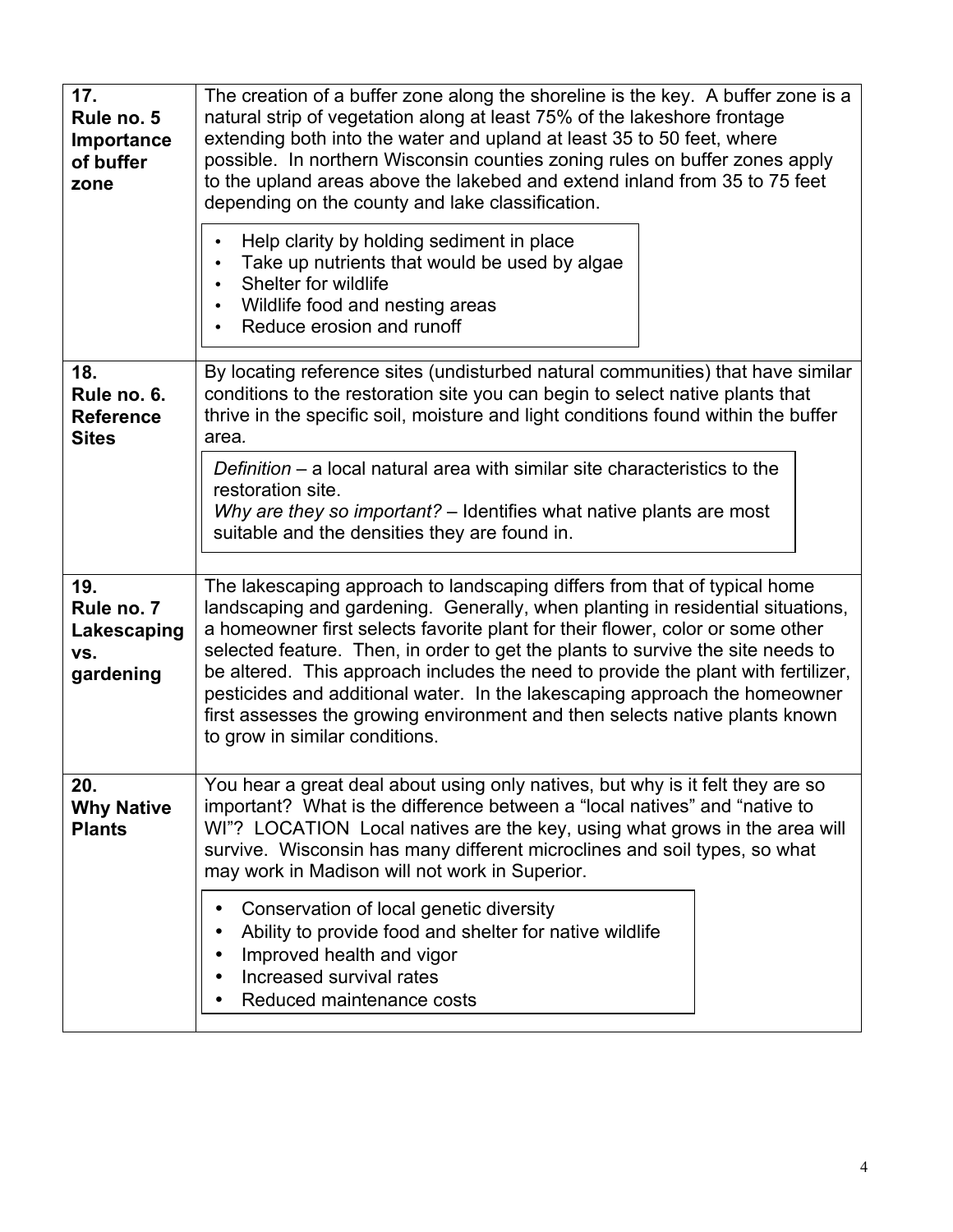| 21.<br><b>Water lilies</b>                   | With the popularity of water gardens you will come in contact with a well<br>meaning aquascapers that wish to place exotics in the water. At all costs try<br>to talk them out of it. In most cases they are throwing their money away<br>because the plants are not winter hardy or will be susceptible to herbivory and<br>disease. Or it could go the other way and they will be the cause of another<br>purple loosestrife or Eurasian Water Milfoil. |
|----------------------------------------------|-----------------------------------------------------------------------------------------------------------------------------------------------------------------------------------------------------------------------------------------------------------------------------------------------------------------------------------------------------------------------------------------------------------------------------------------------------------|
| 22.<br><b>Types of</b><br><b>Restoration</b> | There are three basic types of restoration. A restoration site may use one or<br>all in combination. Things that will influence the restoration type used: Site<br>characteristics, Existing vegetation, Program objective, and Landowner<br>objectives<br>Protection<br><b>Natural Recovery</b><br><b>Accelerated Recovery</b>                                                                                                                           |
| 23.<br><b>Protection</b>                     | This is the preferred method "total hands-off", "don't fix what isn't broken"<br>Most economical method in terms of finance and man-hours.<br>No serious erosion problem<br>Native vegetation present<br>Diversity of structure<br>Shoreland buffer requirement met.                                                                                                                                                                                      |
| 24.<br><b>Natural</b><br><b>Recovery</b>     | The no mow option. Leave and let grow also low labor and finance. Simple<br>things such as changing use patterns, keeping pets and children out of an<br>area and letting nature take its course. Can be a slow process.<br>Wet margins of lake drawdown zone<br>Native elements present<br>Turf grasses not established<br>Area screened from view<br>Discourage trampling.<br>Look for opportunities to see results and promote                         |
| 25.<br><b>Accelerated</b><br><b>Recovery</b> | Replanting areas. Highest cost in labor and finances. Quickest results can be<br>seen.<br>Turf grass well established<br>No natives present<br>Compacted soil<br>Lots of traffic<br>Sand beach maintained<br><b>Quick results wanted</b>                                                                                                                                                                                                                  |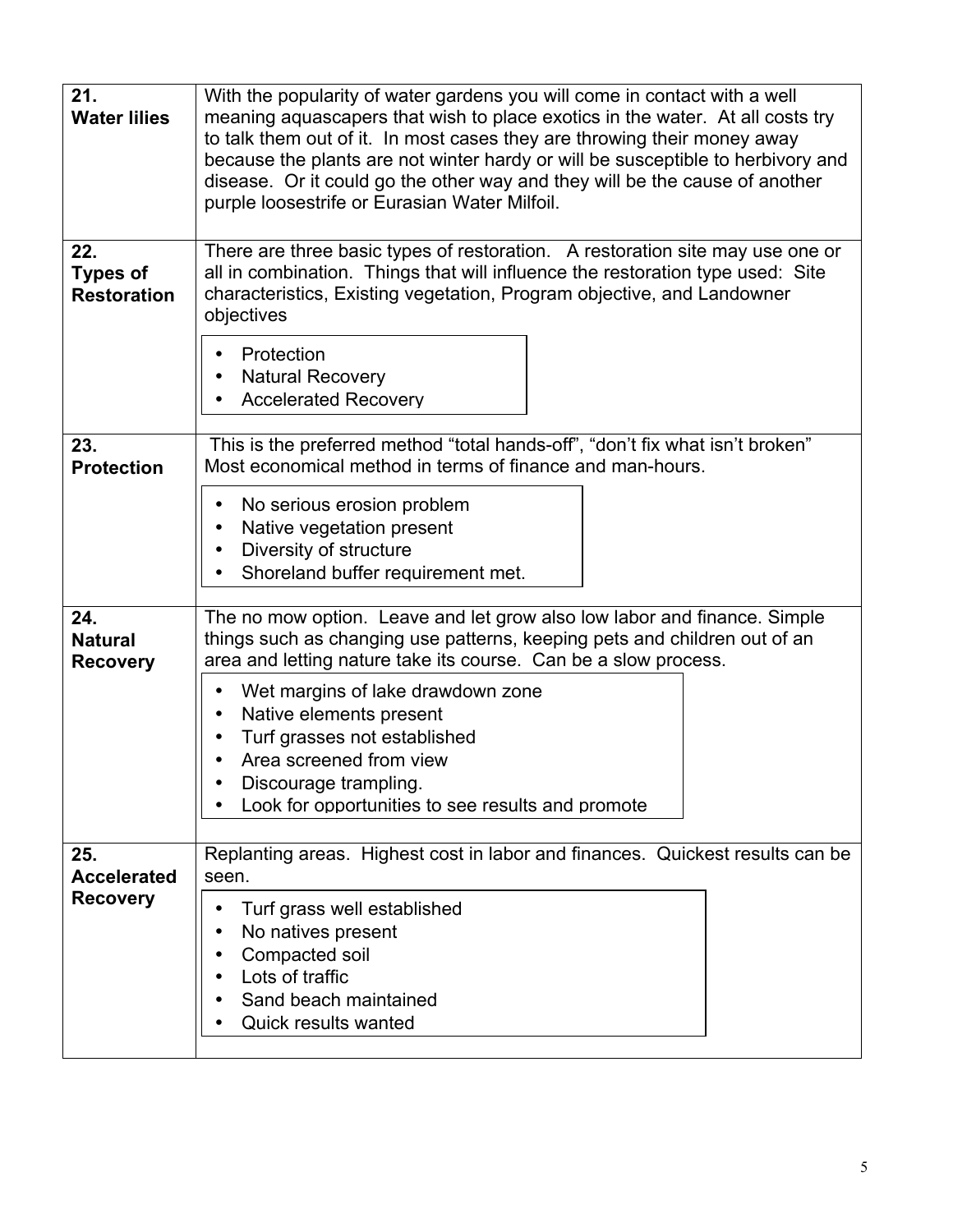| 26.<br><b>Site Plan</b><br><b>Design</b> | <b>REFER THEM TO HANDOUT "RESTORATION STEPS".</b> Developing a site<br>plan will be for many the most challenging step a landowners will face. What<br>appears as "busy work" will in the long run will save you time and money and<br>is well worth the effort.<br>The first step in designing a site plan is to inventory and map existing:<br><b>Trees and Shrubs</b><br>$\bullet$<br>Areas of native forbs and grasses<br><b>Structures</b><br>$\bullet$<br>Relevant landscape features |
|------------------------------------------|---------------------------------------------------------------------------------------------------------------------------------------------------------------------------------------------------------------------------------------------------------------------------------------------------------------------------------------------------------------------------------------------------------------------------------------------------------------------------------------------|
| 27.<br><b>Photos of</b><br>example site  | In your restoration step handout (1. Inventory area of Restoration) you<br>can see the list. Point out some items on the photos <partial below="" list="" see=""><br/>-Trees and shrubs (Id which are native/exotic)<br/>-Structures<br/>-Relevant landscape features.<br/>-Condition of the shoreline (Is erosion actively occurring?)<br/>-Light conditions (Areas of light and shade)<br/>-Soil type<br/>-Moisture levels</partial>                                                      |
| 28.<br><b>Initial Plan</b>               | <b>REFER TO HANDOUT OF MAP AND KEY</b> Point out OHWM, viewing<br>corridor, Property line, structures, trees, areas of light/shade, soil type (sand,<br>peat, etc), moisture level                                                                                                                                                                                                                                                                                                          |
| 29.<br><b>Homeowner</b><br>questions     | Ask the homeowner/yourself lots of questions and compliment them on<br>what they are doing right.                                                                                                                                                                                                                                                                                                                                                                                           |
|                                          | What end product does each family member envision for the<br>$\bullet$<br>shoreline<br>What is the property's drainage pattern<br>$\bullet$<br>Where are the areas of heaviest use<br>$\bullet$<br>Recreation (What types, # of people)<br>$\rightarrow$<br>Pets and children<br>Where is the viewing corridor<br>Structures near the water                                                                                                                                                 |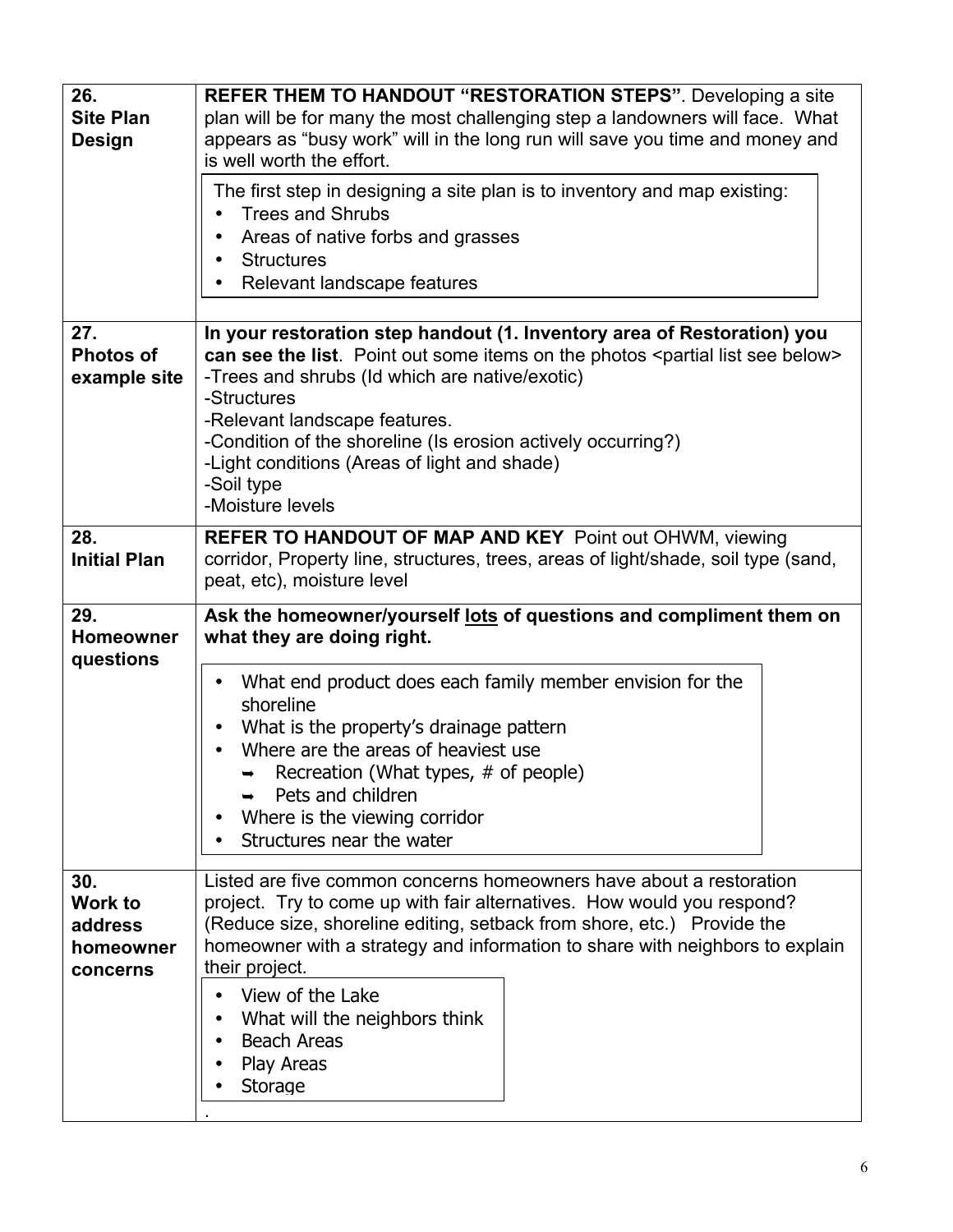| 31.                  | You want the restoration site to be within the 75-mile range. (Note: a                                                                                           |
|----------------------|------------------------------------------------------------------------------------------------------------------------------------------------------------------|
| Find a               | reference site doesn't need to be located on the lake the restoration site is                                                                                    |
| <b>Reference</b>     | on.). Many counties have or are in the process of developing reference lists                                                                                     |
| site                 | by habitat types/ location, soil, light conditions. To save yourself time call                                                                                   |
|                      | Land Conservation Departments, Extension, NRCS or DNR to see if list has                                                                                         |
|                      | been made for your area.                                                                                                                                         |
|                      | If there is not a pre-existing list Inventory common/abundant vegetation as                                                                                      |
|                      | well as their densities. If you can't identify a plant take pictures, show the<br>pictures (or a specimen if the plant is abundant) to a local botanist or local |
|                      | resource personnel, DNR, NRCS. REFER TO USEFUL REFERENCES                                                                                                        |
|                      | <b>HANDOUT</b> for a list of many good plant identification books available. Find                                                                                |
|                      | out as much as you can about the plants, i.e.: life expectancies, rate of                                                                                        |
|                      | establishment, growth time, ability to propagate, competition, resistance to                                                                                     |
|                      | herbivory.                                                                                                                                                       |
|                      | Whether your list comes from the field or from the county. Keep your list                                                                                        |
|                      | length reasonable (5-15 species). You don't want to overwhelm yourself with                                                                                      |
|                      | choices                                                                                                                                                          |
|                      | Site should be within 75 miles                                                                                                                                   |
|                      | Note vegetation types                                                                                                                                            |
|                      | Note vegetation densities and growth characteristics                                                                                                             |
|                      | To save time ask your local agencies if a list for your area exists.                                                                                             |
| 32.                  | This is a portion of the draft Burnett County plant list. Highlighted in red is the                                                                              |
| <b>Draft Burnett</b> | shrub/tree choices made by our examples landowner.                                                                                                               |
| County               |                                                                                                                                                                  |
| <b>Native Shrub</b>  |                                                                                                                                                                  |
| List                 |                                                                                                                                                                  |
| 33.                  | Grey Dogwood – Full sun to partial shade. Needs some protection from<br>$\bullet$                                                                                |
| <b>Dogwood</b>       | strong winds. Propagation by seeds sown as soon as ripe or in the spring                                                                                         |
| and                  | after stratification. Softwood cuttings and Layering are other methods.                                                                                          |
| Juneberry            | Juneberry/Serviceberry - Fertile soil that is neutral to slightly acid.<br>$\bullet$                                                                             |
|                      | Suckers or by seeds planted as soon as ripe or in spring after stratification.<br>Some seedlings may not come up until the second yr. Edible fruit.              |
| 34.                  | New Jersey Tea - Well drained preferably sandy loam. Propagation by                                                                                              |
| <b>New Jersey</b>    | $\bullet$<br>seed in the spring after stratification. Mature plants do not transplant well.                                                                      |
| Tea and              | Highbush Cranberry - moist fertile loam. Full or partial sun. Sucker,<br>$\bullet$                                                                               |
| <b>Highbush</b>      | cuttings, layering or seeds. Seeds should be planted as soon as ripe.                                                                                            |
| Cranberry            | May take several years for germination.                                                                                                                          |
| 35.                  | Red Osier Dogwood - full sun or partial shade. Seeds should be planted<br>$\bullet$                                                                              |
| <b>Hazelnut and</b>  | as soon as ripe or in spring after stratification. Softwood cuttings can be                                                                                      |
| <b>Red Osier</b>     | rooted under intermittent mist. Also layering as form of propagation.                                                                                            |
| Dogwood              | Hazelnut – Edible nuts and catkins in the spring. Grows well in moist soils.<br>$\bullet$                                                                        |
|                      | Propigation by seeds, suckers, layering, and by cuttings. Seeds need to                                                                                          |
|                      | be planted in fall and are often infested by an insect that destroys the                                                                                         |
|                      | them.                                                                                                                                                            |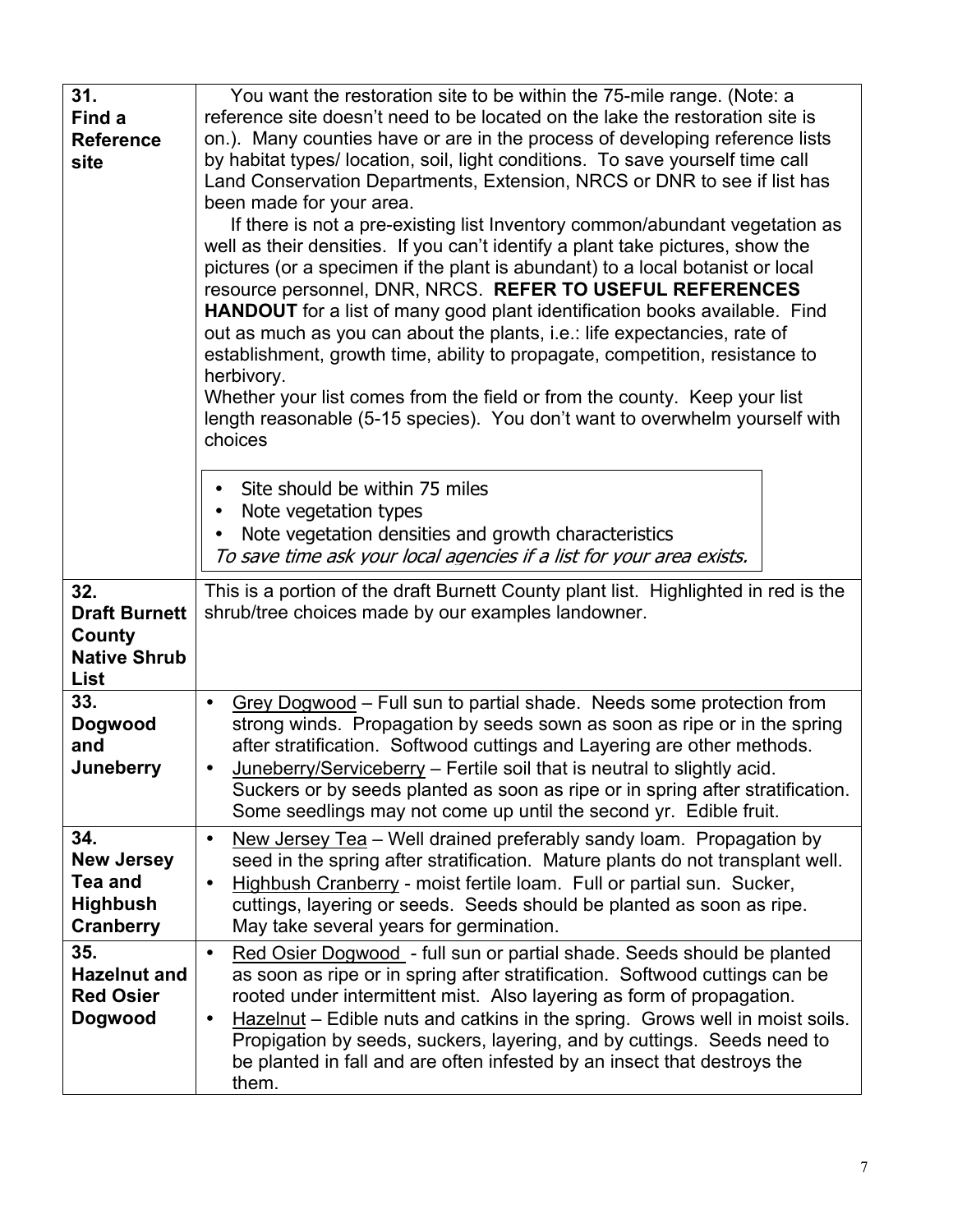| 36.<br>Snowberry                                  | Snowberry – Plants require well drained soil. Propagation by seeds,<br>$\bullet$<br>cuttings, and division. Seeds need to be warm and cold stratified to                                                                                                                                                                                                                                                                                                                                                                                                                                                                                                                                                                                                                                                                                                                                                                             |
|---------------------------------------------------|--------------------------------------------------------------------------------------------------------------------------------------------------------------------------------------------------------------------------------------------------------------------------------------------------------------------------------------------------------------------------------------------------------------------------------------------------------------------------------------------------------------------------------------------------------------------------------------------------------------------------------------------------------------------------------------------------------------------------------------------------------------------------------------------------------------------------------------------------------------------------------------------------------------------------------------|
| and White<br>Cedar                                | germinate.<br>White Cedar - Moisture-retentive soil. Propagation by seeds or cuttings.<br>$\bullet$<br>Young plants can be planted bare root in the spring. Larger plants should<br>be moved with a ball of soil.                                                                                                                                                                                                                                                                                                                                                                                                                                                                                                                                                                                                                                                                                                                    |
| 37.<br><b>Birch and</b><br><b>Tamarack</b>        | Tamarack - deciduous. Native to swamps but fairly drought tolerant.<br>$\bullet$<br>Seeds sown in fall in sandy seedbeds. Seedlings must be shaded the first<br>year.<br>Birch – cool soils that are moist. Doesn't like soils that become<br>$\bullet$<br>compacted.                                                                                                                                                                                                                                                                                                                                                                                                                                                                                                                                                                                                                                                                |
| 38.<br>Common<br>noxious<br>plants                | Poison Ivy - Care must be taken in removal (REFER TO POISION IVY<br>$\bullet$<br><b>CONTROL)</b><br>Milfoil - (REFER TO EXOTICS HANDOUT)<br>$\bullet$<br>Purple Loosestrife - EXOTICS Highly invasive. Please note there are<br>native loosestrifes that are attractive and beneficial                                                                                                                                                                                                                                                                                                                                                                                                                                                                                                                                                                                                                                               |
| 39.<br><b>Will Permits</b><br>be needed           | Will a permit be needed and who regulates what?                                                                                                                                                                                                                                                                                                                                                                                                                                                                                                                                                                                                                                                                                                                                                                                                                                                                                      |
| 40.<br>O.H.W.M<br><b>Ordinary</b>                 | Erosion Control, Grading, Fill, Structures will most likely need approval. The<br>location of the OHWM will decide which agency you will need to talk to.<br>Above County Zoning. Below DNR Water Management Specialist.                                                                                                                                                                                                                                                                                                                                                                                                                                                                                                                                                                                                                                                                                                             |
| <b>High Water</b><br><b>Mark</b>                  | The point on the bank or shore where water created a distinct mark.                                                                                                                                                                                                                                                                                                                                                                                                                                                                                                                                                                                                                                                                                                                                                                                                                                                                  |
| 41.<br>Create a<br>final site<br>plan             | Combine all of your information and develop a long-term plan that can achieve<br>the homeowner's and environmental priorities. Set up plans in stages. You<br>don't want to bite off more than you can handle. You don't want to scare off<br>the landowner. Stages allow you to see what works and what doesn't, so you<br>can modify future plans<br>Environmental priorities are to:<br><b>Example 23</b> Reduce and detain runoff<br>Stabilize the routes that runoff takes<br>SO.<br>Restore poorly vegetated areas<br>SO.<br>Stabilize eroded shorelines<br>"protect" high use walkways<br>SO.<br>Identify conditional human use changes (boating patterns, keeping pets<br>SO.<br>off<br>Create a final site plan that combines a vegetation list & veg.<br>densities from your reference site and answers to the land use<br>questions. End product should be beneficial to the shoreline and<br>agreeable to the homeowner. |
| 42.<br><b>Revisit</b><br><b>Inventory</b><br>plan | Initial plan again                                                                                                                                                                                                                                                                                                                                                                                                                                                                                                                                                                                                                                                                                                                                                                                                                                                                                                                   |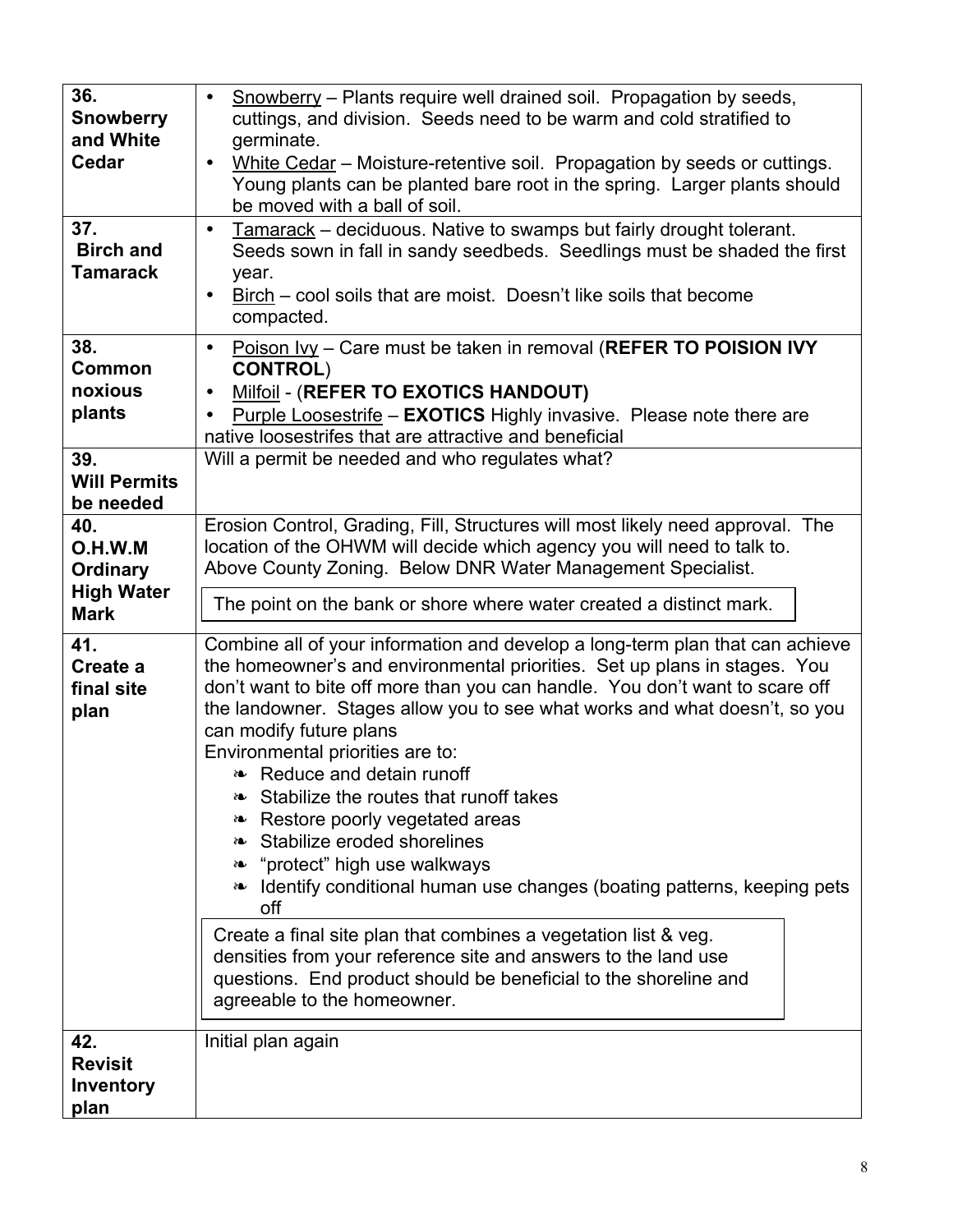| 43.<br><b>Final Plan</b>                     | First year plan. Make up answers to some land use questions (like viewing<br>corridor and maintaining use of some structures). Discuss changes and<br>restoration types chosen for certain areas.                                                                                                                                                                                                                                                                                                                                                                                                                                                          |  |
|----------------------------------------------|------------------------------------------------------------------------------------------------------------------------------------------------------------------------------------------------------------------------------------------------------------------------------------------------------------------------------------------------------------------------------------------------------------------------------------------------------------------------------------------------------------------------------------------------------------------------------------------------------------------------------------------------------------|--|
| 44.<br>Set up<br>monitoring<br>plan          | Come up with a monitoring plan and commitment. Include who will maintain<br>the planting: Professionals, Landowners, or Volunteers. And to what level of<br>management: Let nature control, Weed only noxious plants and undesirables,<br>Mow to control weeds at end of season, or Burn area to control weeds                                                                                                                                                                                                                                                                                                                                             |  |
|                                              | Who will maintain<br>What level of management will be utilized<br>$\bullet$<br>Once a plan is agreed upon provide written care and maintenance<br>quidelines.                                                                                                                                                                                                                                                                                                                                                                                                                                                                                              |  |
| 45.<br><b>For Greatest</b><br><b>Success</b> | This will help create ownership in their eyes. Thus increasing the level of<br>pride in the project<br>Continue maintenance<br>Willingness to invest time and finances<br>$\bullet$                                                                                                                                                                                                                                                                                                                                                                                                                                                                        |  |
| 46.<br><b>Challenges</b>                     | These are just a few of the challenges you will face. Each site will be a<br>learning experience. Sharing you solutions with others will benefit other<br>landowners and the lakeshore.<br>Unrealistic homeowner expectations<br>$\bullet$<br>Patience<br>Site variability<br><b>Technical Skills</b><br>$\bullet$<br>Lack of good reference sites/ lists<br>$\bullet$<br>Undesirable species<br>$\bullet$<br>Herbivory<br>$\bullet$<br>Monitoring<br>$\bullet$                                                                                                                                                                                            |  |
| 47.<br><b>Planting</b>                       | Once the plans are approved the work begins. Commonly there are three<br>types of revegetation: seeds, live plants (plants and root stock) and live<br>stakes. All plantings will take effort to get them established, but once<br>established natives will require little maintenance.                                                                                                                                                                                                                                                                                                                                                                    |  |
| 48.<br><b>Seeds</b>                          | We will discuss removal of competing vegetation in a moment.<br>Remove competing vegetation<br>$\bullet$<br>Mix the seeds with moist sand the seeds will adhere to the sand allowing<br>$\bullet$<br>you spread them evenly and broadcast.<br>Tamp seeds in or lightly rake the seeds in<br>$\bullet$<br>Mulch lightly with $\frac{1}{2}$ " weed free mulch<br>$\bullet$<br>Water daily for the first few weeks unless there is significant rainfall<br>$\bullet$<br>WEED WEED WEED the first season – some advise growing a small tray<br>$\bullet$<br>of seeds so you can see what seedling look like. Pull only the common<br>weeds they can recognize. |  |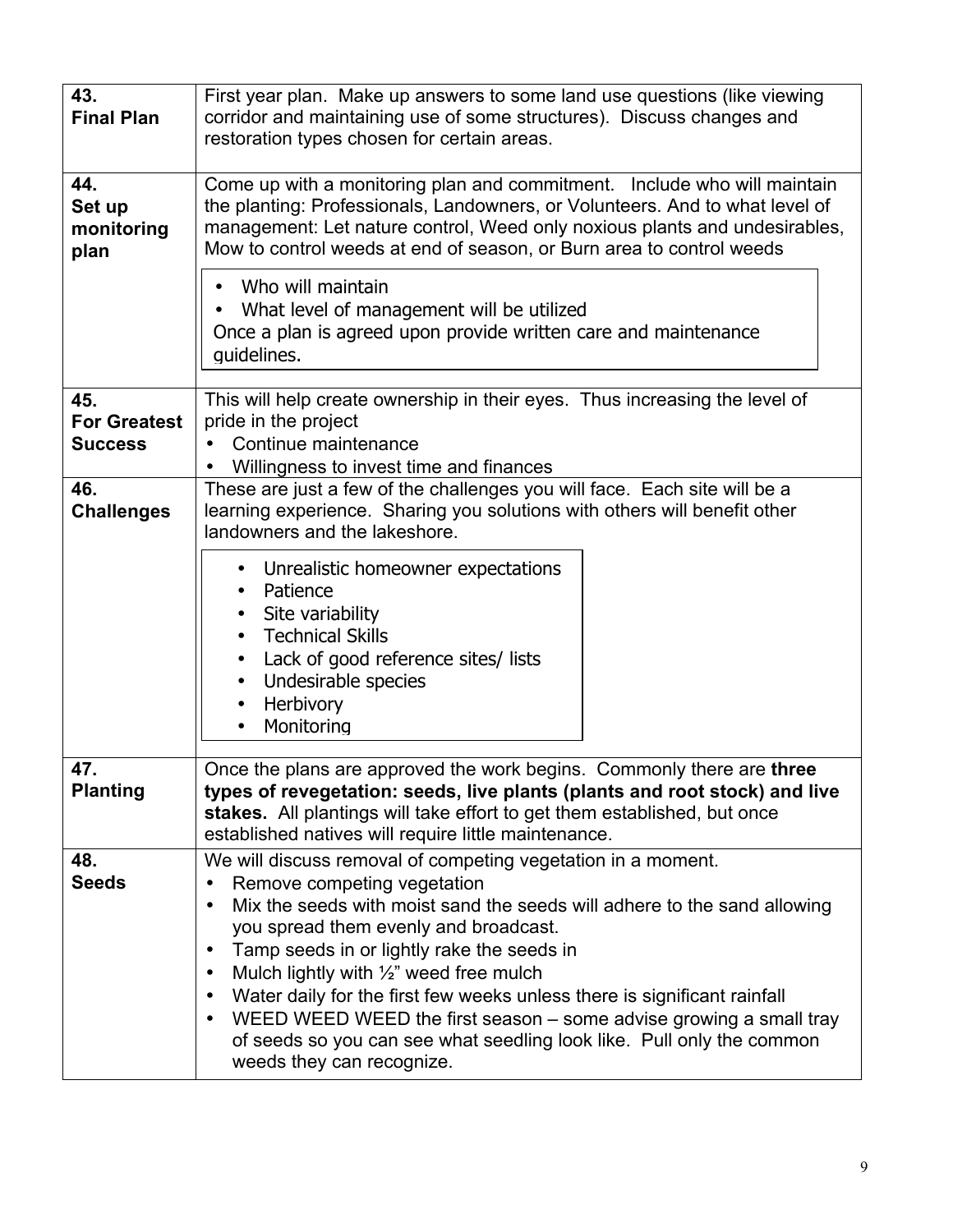| 49.<br>Vegetation<br>Removal       | essential that there is adequate erosion control.                                                                                                                                                                                                                                                                                                                                                                                                                                                                                                                                                                                                                                                                                                                       | If you do attempt seeding there is a general consensus you will need to<br>remove the existing vegetation to get any germination and eliminates<br>competition from turf grass. How you remove the vegetation is an area of<br>debate and some controversy. With any areas of soil that are disturbed it is                                                                                                                                                                                                                                          |
|------------------------------------|-------------------------------------------------------------------------------------------------------------------------------------------------------------------------------------------------------------------------------------------------------------------------------------------------------------------------------------------------------------------------------------------------------------------------------------------------------------------------------------------------------------------------------------------------------------------------------------------------------------------------------------------------------------------------------------------------------------------------------------------------------------------------|------------------------------------------------------------------------------------------------------------------------------------------------------------------------------------------------------------------------------------------------------------------------------------------------------------------------------------------------------------------------------------------------------------------------------------------------------------------------------------------------------------------------------------------------------|
|                                    | <b>PROS</b>                                                                                                                                                                                                                                                                                                                                                                                                                                                                                                                                                                                                                                                                                                                                                             | <b>CONS</b>                                                                                                                                                                                                                                                                                                                                                                                                                                                                                                                                          |
| <b>Black plastic</b>               | Inexpensive, least possible<br>chance of erosion. Could also<br>use alternatives, i.e. wet<br>newspaper.                                                                                                                                                                                                                                                                                                                                                                                                                                                                                                                                                                                                                                                                | Some feel unsightly, can take a long time<br>to be effective 4-6 weeks.                                                                                                                                                                                                                                                                                                                                                                                                                                                                              |
| Soil tilling                       | Effective if done correctly                                                                                                                                                                                                                                                                                                                                                                                                                                                                                                                                                                                                                                                                                                                                             | Highest chance of erosion if used on<br>slopes, will need to repeated to be<br>effective. Will stir up weed seeds. Can<br>destroy soil structure.                                                                                                                                                                                                                                                                                                                                                                                                    |
| <b>Herbicides</b>                  | Quick, effective if done correctly,<br>little erosion                                                                                                                                                                                                                                                                                                                                                                                                                                                                                                                                                                                                                                                                                                                   | Using poisons near the water, non-<br>selective                                                                                                                                                                                                                                                                                                                                                                                                                                                                                                      |
| 50.<br>Plants/<br><b>Rootstock</b> | native sedges/grasses.<br>be planted at other times).<br>$\bullet$<br>$\bullet$<br>clumps, make sure each plant is planted to a correct depth.<br>Be ready to water, water immediately after planting.<br>$\bullet$<br>$\bullet$<br>and in partial shade.<br>Mulch heavily with 3-4" of weed free<br>$\bullet$<br>WEED WEED the first season                                                                                                                                                                                                                                                                                                                                                                                                                            | Transplanting directly into a lawn works best if lawn is poor or consists of<br>Planting in the spring allows for the greatest root growth (some plants can<br>Give at least 18" between planting; copy spacing of native stands.<br>Plant carefully, dig holes for your plants, and be sure to remove grass<br>Plant in the cool hours of the day this will give your plants a greater<br>survival rate. Plant ASAP if you can't keep the plants damp (wet burlap)<br>Water daily for the first few weeks unless there is significant rainfall WEED |
| 51.<br><b>Live Stakes</b>          | Dipping in latex immediately after cutting reduces evaporation. It is important<br>to know which end is up. When cutting stakes from a source cut the bottom at<br>an angle (aids in driving into the ground). Plant w/in 24 hours or keep cuttings<br>in shade and moist. Drive the stake in at least 1' (the deeper the better).<br>Leave 3-6" above ground. There will be root growth before leaf growth.<br>Larger stakes (thicker and longer) will survive heating and drying better than<br>smaller. Whips work well along very moist areas. Push into the ground as far<br>as they will go without breaking.<br>Willow, dogwoods, tag alder<br>18-24" X 3/8" stakes<br>Angle bottom and dip top in latex<br>Drive in with rubber mallet<br>Plant within 24 hours |                                                                                                                                                                                                                                                                                                                                                                                                                                                                                                                                                      |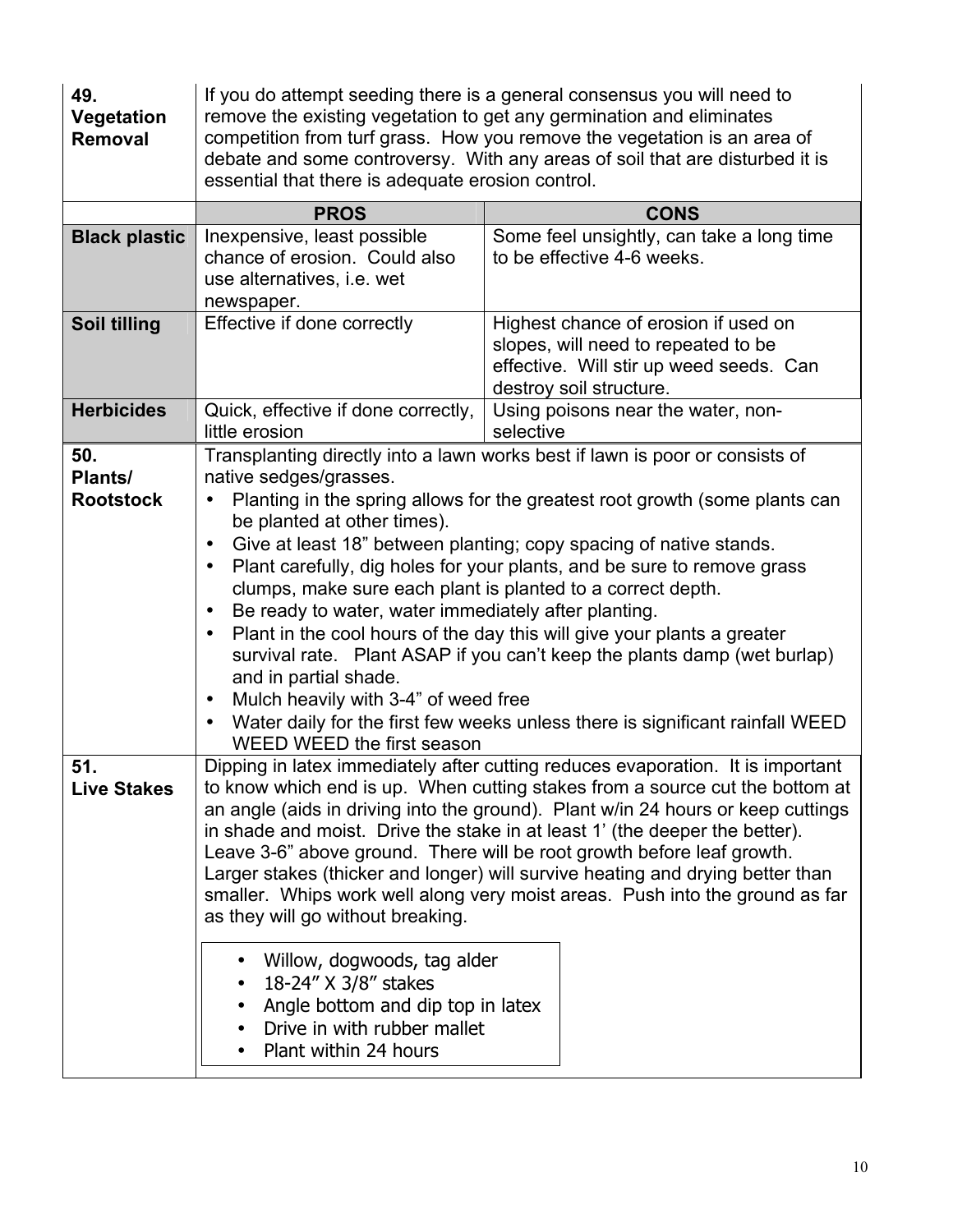| Preferred source if feasible. Some nurseries will grow your collected seeds<br>52.<br><b>Plants from</b><br>for you.<br>a nursery |                                                                                                                                                                                                                                                                                                                                                                                                                                                                                                                                                                                                                                                                                                                                                                                                                                        |  |
|-----------------------------------------------------------------------------------------------------------------------------------|----------------------------------------------------------------------------------------------------------------------------------------------------------------------------------------------------------------------------------------------------------------------------------------------------------------------------------------------------------------------------------------------------------------------------------------------------------------------------------------------------------------------------------------------------------------------------------------------------------------------------------------------------------------------------------------------------------------------------------------------------------------------------------------------------------------------------------------|--|
|                                                                                                                                   | Special orders - plan well in advance<br>Determine origin/propagation method<br>DO NOT use imported plants                                                                                                                                                                                                                                                                                                                                                                                                                                                                                                                                                                                                                                                                                                                             |  |
| 53.<br><b>Take from</b><br>the wild                                                                                               | Stress plant ethics, we don't want to create problem while solving another.<br>Areas slated for construction are the best.                                                                                                                                                                                                                                                                                                                                                                                                                                                                                                                                                                                                                                                                                                             |  |
|                                                                                                                                   | Wild plant laws<br>$\bullet$<br><b>Ethics</b><br>Collect only common / abundant<br>Transplant when in danger of destruction<br>$\bullet$<br>Don't endanger health of plant community<br>Cuttings - remove less than 5% of plant<br>Seeds - be sloppy, leave majority<br>Ask permission<br><b>CHECK FOR EXOTICS</b>                                                                                                                                                                                                                                                                                                                                                                                                                                                                                                                     |  |
| 54.<br><b>Littoral Zone</b><br><b>Restoration</b>                                                                                 | Some may have noticed that we have not spent time on planting in the<br>water (littoral zone). For the most part the best method of re-establishment is<br>to reduce disturbances (change boating pattern coming into dock. Reducing<br>speed and docking straight on instead of an angle.) The seed bank in the<br>littoral zone is very resilient.<br>There may be areas of past heavy herbicide use where planting could be<br>done. Remember this area will be the highest in cost and in most cases have<br>the lowest results.<br>Some areas are naturally lacking plants or alternatives for herbicided areas<br>would be fish habitat structures such as tree drops, cribs etc. DNR Fish<br>managers are a good source of expertise on which method works best in<br>which type of location and can aid in the permit process. |  |
|                                                                                                                                   | Change use patterns<br>Plantings<br>Seed bank<br>Plants need to be weighted down<br>Protection - wave reduction structures<br>Alternatives - Fish habitat structures<br>Change use patterns<br><b>Plantings</b><br>Seed bank<br>Plants need to be weighted down<br>Protection - wave reduction structures<br>Alternatives - Fish habitat structures                                                                                                                                                                                                                                                                                                                                                                                                                                                                                    |  |